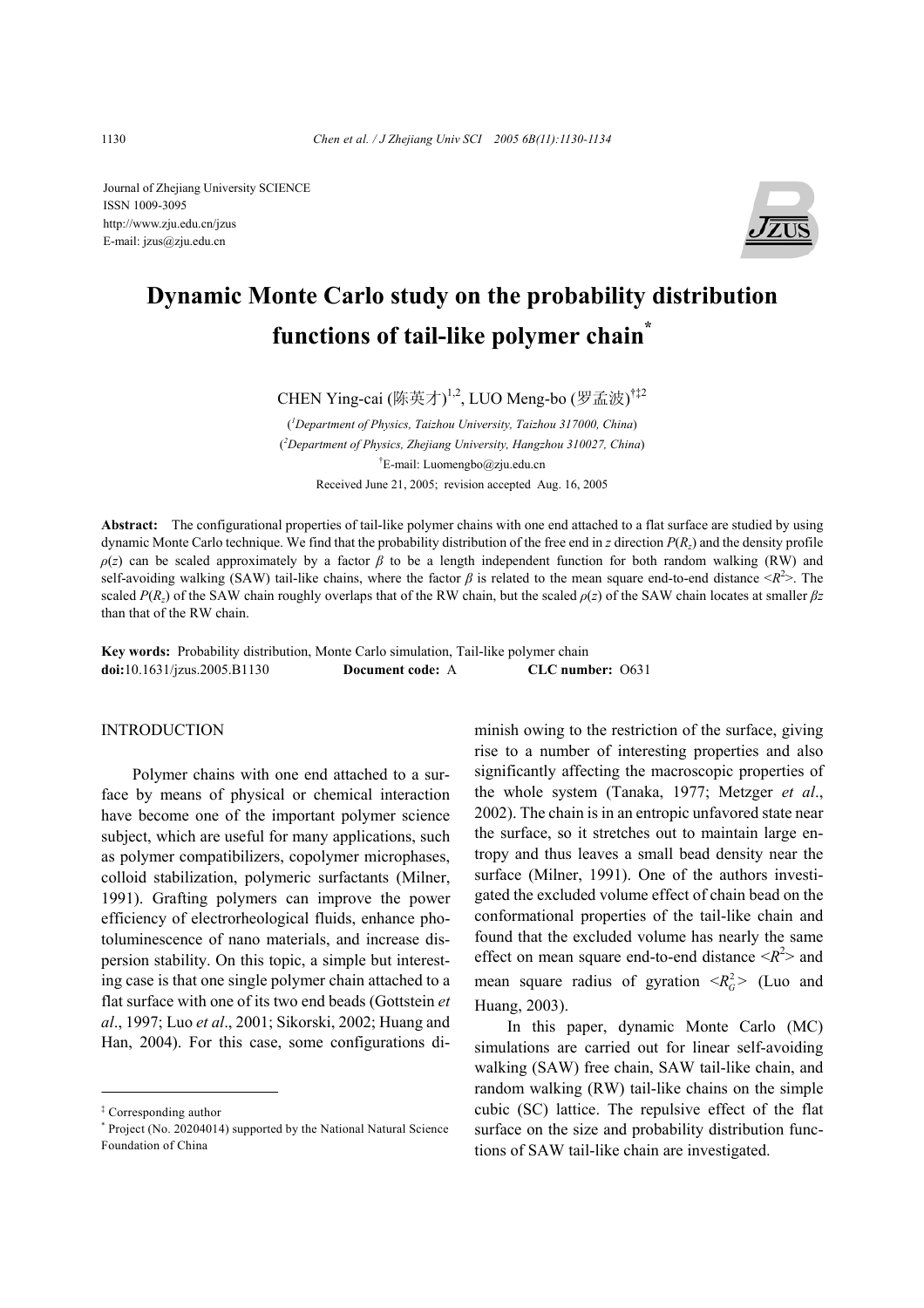TAIL-LIKE CHAIN MODEL AND CALCULATION METHOD

Simulations are performed on the simple cubic (SC) lattice. The flat surface is assumed infinitely large and impenetrable to polymer chain and lies at *z*=0, direction *z* being perpendicular to the flat surface. The lattice layers numbered *z*=1, 2, …. A SAW polymer chain, comprised of *n*+1 beads (*n* bonds) consecutively linked with bond length *l*=1 in the SC lattice unit, is generated randomly with MC method at the beginning of simulation. The first bead is set on the flat surface and immobile forever, while the other beads cannot contact the flat surface. So we put the first bead at  $(0, 0, 0)$ , the second at  $(0, 0, 1)$ , with the others chosen randomly (one site from all possible sites).

After creating a chain, we let the polymer chain undergo a series of Brownian motion resulted from random collisions between chain beads and solvent molecules. The dynamical lattice model of a linear polymer chain was described in detail previously (Gurler *et al*., 1983). In the dynamic model, a bead is chosen randomly and one of the three elementary motions: the end-bead, normal-bead and 90° crankshaft motions, is attempted. The trial move will be accepted if the following conditions are satisfied simultaneously: (1) self-avoidance is obeyed (for SAW chain), (2) the new site locates at *z*>0. Each trial move is called one bead cycle. In dynamic MC simulation, the natural time unit is one MC step (MCS) during which all chain beads attempt to move once. In the tail-like chain model, as a matter of fact, the first two beads are immobile, therefore one MCS contains *n*−1 bead cycles. But for the free chain, one MCS contains  $n+1$  bead cycles since all  $n+1$  beads are movable. In this work, the tail-like chain is relaxed for about 10 times as long as the relaxation time *τ* of the free chain before the results are recorded (Huang *et al*., 2001). For example, *τ*≈87 000 for free SAW chain of length *n*=400, then the SAW tail-like chain will take 870 000 MCS for relaxation. To minimize the statistical error, 50 000 independent runs are performed in the present calculation.

## RESULTS AND DISCUSSION

In this paper, the configurational properties of

the tail-like polymer chain are calculated using the dynamic MC method. The chain lengths used in this work ranged from 10 to 400. For comparison, the configurational properties of the free polymer chain are also calculated. We sample the independent configurations at each regular time *τ* for the free chain (at 10*τ* for the tail-like chains).

Fig.1 shows the effect of flat non-interacting surface on the size of the linear SAW tail-like chain. The effect is characterized by two parameters: (1)  $\alpha_R = \langle R^2 \rangle_T / \langle R^2 \rangle_F$ , the ratio of mean square end-to-end distance of tail-like chain to that of free chain; and (2)  $\alpha_{\rm G} = \langle R_{\rm G}^2 \rangle_{\rm T} / \langle R_{\rm G}^2 \rangle_{\rm F}$ , the ratio of mean square radius of gyration of tail-like chain to that of free chain. Here the subscripts 'T' and 'F' refer to the tail-like chain and the free chain, respectively. We find that both parameters are almost independent of chain length for long chains. The asymptotic values are  $\alpha_R \approx 1.32$  and  $\alpha$ <sup> $\alpha$ </sup><sup> $\approx$ </sup>1.07. The value  $\alpha$ <sup>R</sup> is consistent with theoretical result for RW chain (Tanaka, 1977) and random flight (RF) chain (Luo *et al*., 2001), indicating that the surface has almost the same effect on  $\langle R^2 \rangle$  of the long chains, regardless of the excluded volume. However, the value  $\alpha$ <sub>G</sub>≈1.07 is slightly bigger than  $\alpha$ <sub>G</sub>≈1.03 of the RW chain (Tanaka, 1977) and the non-reversal random walking chain (Huang *et al*., 2000), indicating that the repulsive effect of the surface on the radius of gyration of the SAW chain is stronger than that on the radius of gyration of the RW chain. Since  $\alpha_{\rm R} > \alpha_{\rm G}$ , we then conclude that  $\langle R_{\rm G}^2 \rangle$  is less sensitively



**Fig.1 The effect of surface on the size of SAW chain.**   $\alpha_{\rm R} = \langle R^2 \rangle_T / \langle R^2 \rangle_T$ , the ratio of mean square end-to-end distance of tail-like chain to that of free chain;<br> $a_G \le R_G^2 > T / \langle R_G^2 \rangle$ , the ratio of mean square ra**dius of gyration of tail-like chain to that of free chain**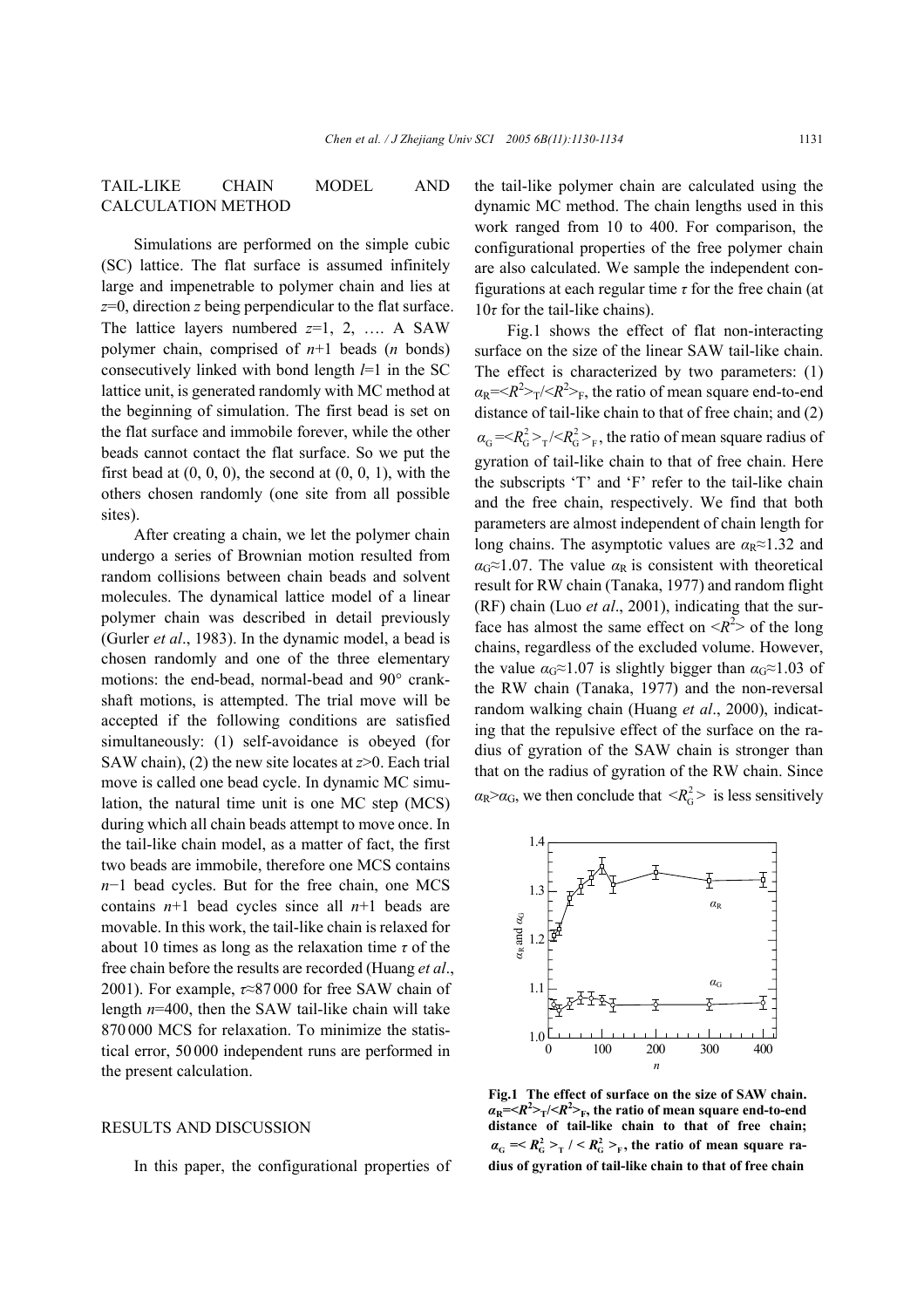influenced by the surface than  $\langle R^2 \rangle$ .

To have better understanding of the repulsive effect of the surface, we also investigated the probability distribution of the free end bead in *z* direction *P*( $R_z$ ) and the density profile  $\rho(z)$  of the tail-like chains. Here,  $R_z$  is the *z* component of end-to-end vector  $\vec{R}$ , i.e. the vertical distance of the free end bead from the surface.  $P(R_z)$  is the probability of finding the free end bead at layer *z* in the lattice model. Theoretically, for long chains without excluded volume, such as RF chain, Gaussian chain and RW chain, etc.,  $P(R_z)$  can be roughly expressed as

$$
P(R_z)=2\beta^2 z \exp(-\beta^2 z^2)
$$
 (1)

where  $\beta^2 = 3/(2nb^2)$ . Here *b* is mean bond length of chain and *b*=1 for the RW chain on the SC lattice. The probability distributions for both RW and SAW chains are shown in Fig.2a. The excluded volume effect of SAW chain is obvious as the end bead of the SAW chain locates farther from the surface than the RW chain. A minimum near the surface reflects the repulsive effect of the surface. For the RW chain, the probability distribution  $P(R_z)$  can be scaled by  $\beta$  as

$$
P'(R_z) = P(R_z) / \beta = 2\beta z \exp(-\beta^2 z^2)
$$
 (2)

0 10 20 30 40 50 60

*z*  (a) SAW

 $0.00\frac{1}{0}$ 

0.02

0.04 *P*(*Rz*)

if the distance *z* is scaled to be *βz*. Then we find the scaled probability  $P'(R_z)$  is almost independent of chain length. We plot  $P'(R_z)$  in Fig.2b for two RW chains with length  $n=100$  and 300. Within the stati-

 $0.06$  **h**<sub>d</sub> RW  $n=300$ 

RW

stical error, they can be regarded as equivalent. Since  $\langle R^2 \rangle = 4n/3$  for the RW tail-like chain (Luo *et al.*, 2001), we can rewrite  $\beta$  as  $\beta = \sqrt{2}/\langle R^2 \rangle$  or  $\beta^2 =$  $2/*R*<sup>2</sup>$ . It is interesting to see that the probability distribution  $P(R_z)$  of the SAW tail-like chain can also be scaled by  $\beta = \sqrt{2}/\langle R^2 \rangle$  with  $\langle R^2 \rangle$  of the SAW tail-like chain. We find that  $P'(R_z)$  of the SAW chain roughly overlaps that of the RW chain as shown in Fig.2b. So we conclude that the probability distribution of the free end bead  $P(R<sub>z</sub>)$  can be expressed by Eq.(1) with  $\beta^2 = 2 \times R^2$  for both RW and SAW tail-like chains. We thus also suggest that  $Eq.(1)$  may be also suitable for describing the probability distribution  $P(R_z)$  for other lattice chain models as well as non-lattice chain models.

From Eq.(2), it is easy to obtain the peak of scaled probability distribution  $P'(R_z)$  by differentiating  $P'(R_z)$  with respect to z. The peak locates at

$$
\beta z_0 = \sqrt{2}/2, \qquad (3)
$$

i.e. we have

$$
z_0 = 1/2\sqrt{R^2} > . \tag{4}
$$

Then, from Eq.(1), we get the peak value

$$
P(z_0) = \frac{2}{\sqrt{R^2}} \exp(-1/2) = 1.213 \times R^2 >^{-1/2}.
$$
 (5)



**Fig.2** (a) The probability distribution  $P(R_z)$  vs distance *z* and (b) the scaled probability distribution  $P'(R_z)$  vs **scaled distance** β*z* **for tail-like RW and SAW chains. Solid line in panel (b) is the theoretical prediction of Eq.(2). The factor**  $\beta = \sqrt{2/5} R^2$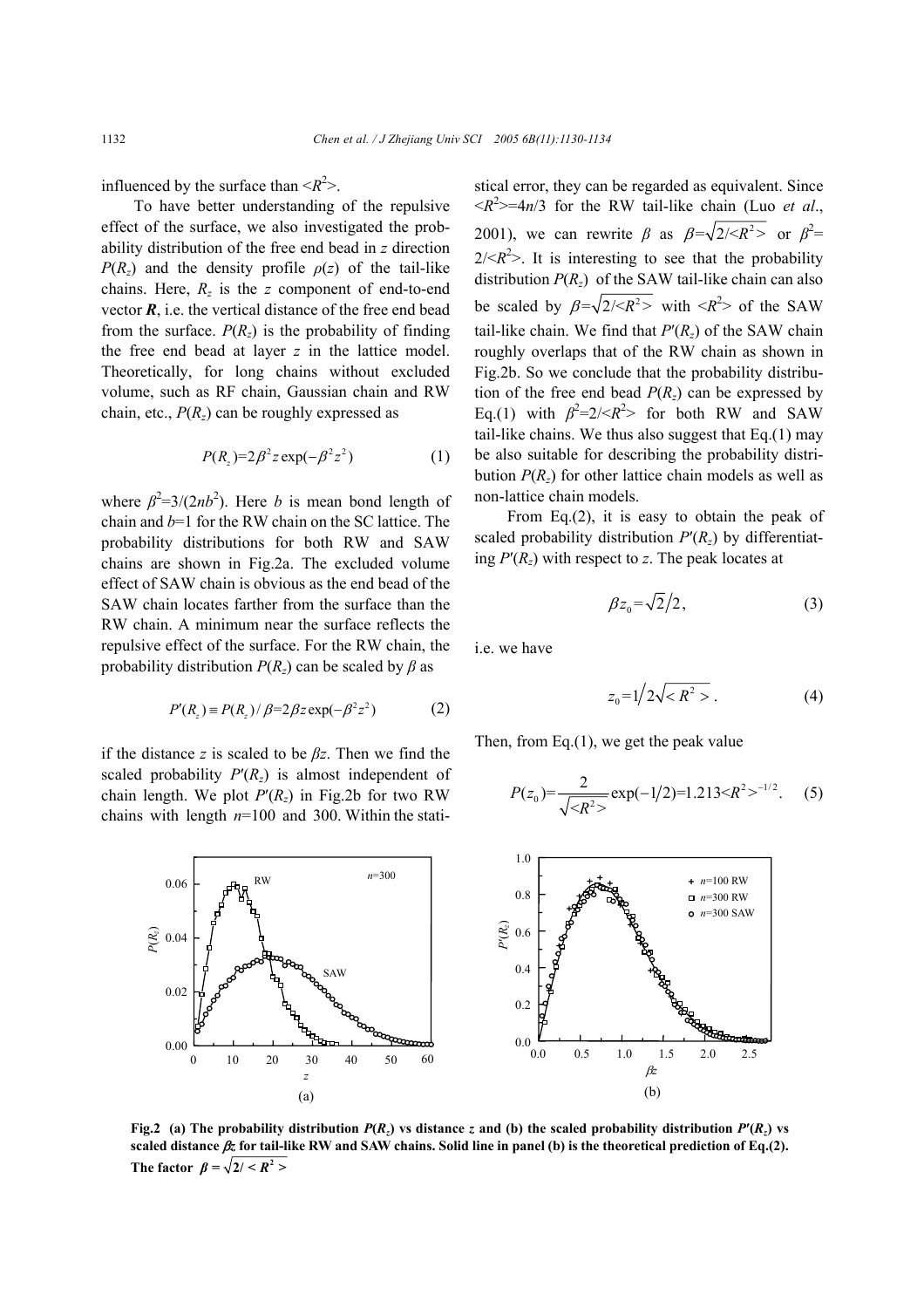For example, our MC result of  $\langle R^2 \rangle$  is about 400 for the RW chain and 1306 for the SAW chain, respectively. Then we get the peak position  $z_0$ =10 and 18 from Eq.(4), and we get the peak value  $P(z_0)=0.061$  and 0.034 from Eq.(5) for the RW chain and the SAW chain, respectively. These values are listed in Table 1, and are consistent with those shown in Fig.2a. The scaled peak location  $\beta z_0$  and peak value  $P'(z_0)$  are listed in Table 2 for both chain models. They are almost independent of chain model and chain length, as Fig.2b shows.

Fig.3a gives the density profile  $\rho(z)$  for both RW and SAW tail-like chains of length *n*=300. The density  $\rho(z)$  is the chain's bead density, i.e. the probability of finding a chain's bead at layer *z* above the surface.  $\rho(z)$  is a summation of  $P(R_z)$  with chain length

**Table 1 Results of the mean-square end-to-end distance**  $\langle R^2 \rangle$ **, peak location**  $z_0$  **and peak value**  $P(z_0)$ **, and peak location**  $z_1$  and peak value  $\rho(z_1)$  for the RW and **SAW tail-like chains with length** *n***=300** 

|     | $\langle R^2 \rangle$ | $z_0$ | $P(z_0)$ | $Z_1$ | $\rho(z_1)$ |
|-----|-----------------------|-------|----------|-------|-------------|
| RW  | 400                   | 10    | 0.061    |       | 0.081       |
| SAW | 1306                  | 18    | 0.034    |       | 0.044       |

**Table 2 Scaled values of peak location** β*z***0 and peak value**  $P'(z_0)$ **, and peak location**  $\beta z_1$  **and peak value**  $\rho$ <sup>'</sup> $(z_1)$  for the RW and SAW tail-like chains with length *n***=300** 

|            | $\beta z_0$ | $P'(z_0)$ | $\beta z_1$ | $\rho'(z_1)$ |
|------------|-------------|-----------|-------------|--------------|
| RW         | 0.707       | 0.858     | 0.495       | 1.15         |
| <b>SAW</b> | 0.707       | 0.858     | 0.428       | 1.13         |

from 1 to *n*, so

$$
\rho(z) \propto \frac{\sum_{j=1}^{n} P_j(z) \Omega(j)}{\sum_{j=1}^{n} \Omega(j)}
$$
\n(6)

where  $P_i(z) = P(R_z)$  of chain with length *j*, and  $\Omega(i)$  is the total configuration number of the chain with length *j*. The theoretical function of  $\rho(z)$  is unknown even for the RW chain. However, we could expect the expression  $\rho(z)$  is similar to  $P(R_z)$  since  $\rho(z)$  is a summation of a set of  $P(R_z)$  of different chain lengths. It is clearly seen that the profile  $\rho(z)$  is similar to  $P(R_z)$ . However, since  $\rho(z)$  is a summation of  $P(R_z)$  from 1 to the largest chain length *n*, we then find the peak of  $\rho(z)$ will be closer to *y* axis than  $P(R_z)$ . The peak location *z*<sub>1</sub> of  $\rho(z)$  and the peak value  $\rho(z_1)$  of chain length *n*=300 are listed in Table 1 for both RW and SAW chains. One can see that value  $z_1$  is smaller than  $z_0$ .

We find  $\rho(z)$  can also be scaled by  $\beta = \sqrt{2}/\langle R^2 \rangle$ to be roughly a chain length independent function  $\rho'(z) = \rho(z)/\beta$  versus  $\beta z$  as shown in Fig.3b. Here we take the RW chain as an example. But we find the scaled density profile *ρ*′(*z*) of the SAW chain does not overlap that of the RW chain: the scaled density profile  $\rho'(z)$  shifts left comparing with that of the RW chain. The scaled peak location  $\beta z_1$  of the SAW chain is smaller than that of the RW chain, but the scaled peak value  $\rho'(z)$  of the SAW chain is roughly equal to that of the RW chain (Table 2).



**Fig.3** (a) The density profile  $\rho(z)$  vs distance *z* and (b) the scaled density profile  $\rho'(z)$  vs scaled distance  $\beta z$  for **tail-like RW and SAW chain. The factor**  $\beta = \sqrt{2/\langle R^2 \rangle}$